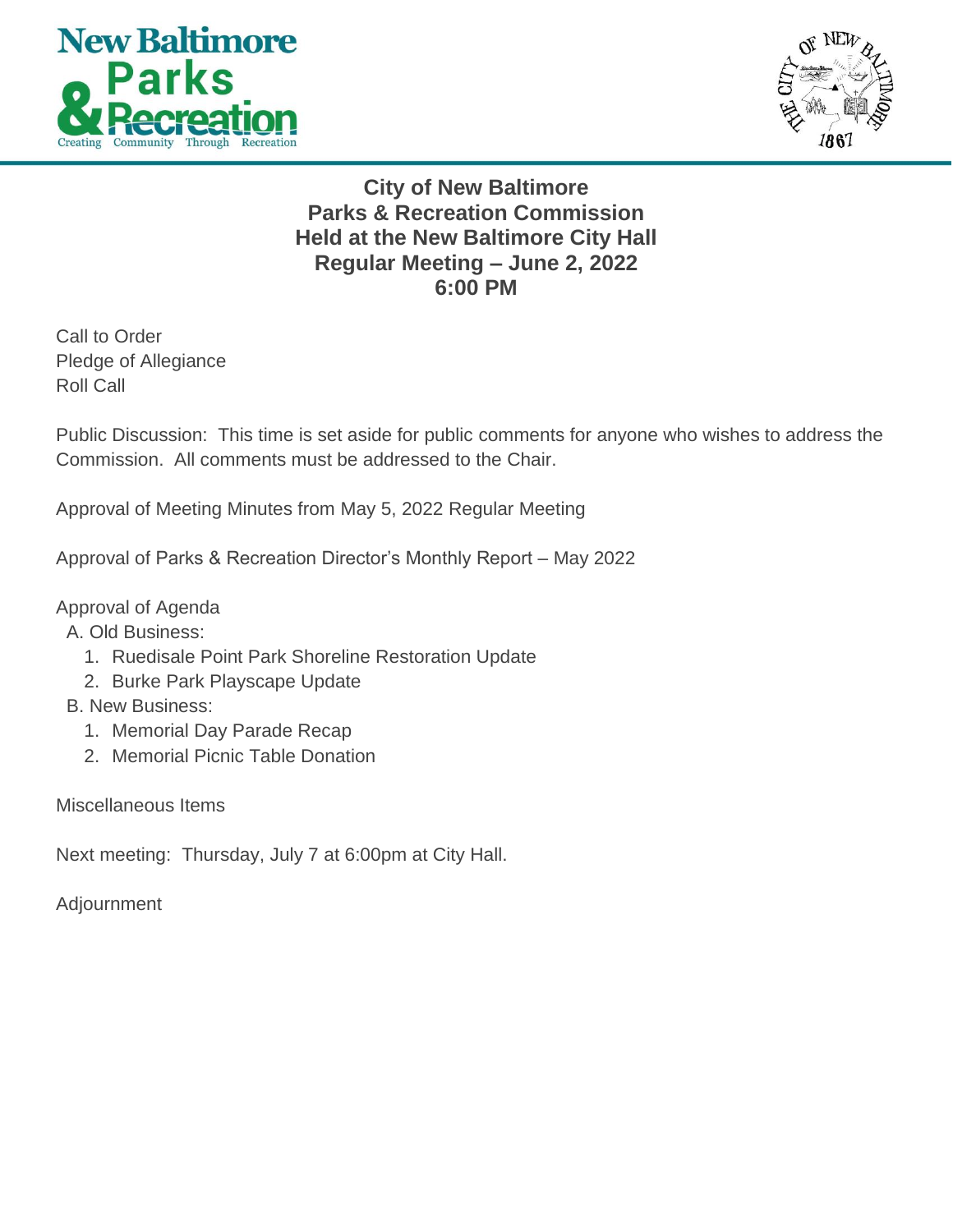# **Parks and Recreation Commission Regular Meeting Minutes May 5, 2022**

Chair Wolschleger called the regular meeting of the Parks and Recreation Commission to order at 6:00pm

### **Roll Call:**

Present: Eric Haydamack, Larry Gingas Joe Glinski, Amber Laske, Dawn Wolschleger, and Director Tim Novak Absent: Mike Zoli Also in Attendance: Administrator Ron Trombly

**Public Discussion:** 

## None

### **Director's Report: May 2022**

April 2022 Recreation Activity Report

- April 1, 2022 Registrations for the 2022 Anchor Bay Triathlon began.
- April 1, 2022 The department held it's monthly Senior Bingo Luncheon. We had 67 participants for this bingo, the largest number we've ever had for the program.
- April 4-6, 2022 In just 3 days we did 16 interviews for summer staff positions, along with holding an open hiring date on April 5.
- April 7, 2022 The department met with the organizers of the Bay Area Sports Show for our monthly event planning meeting.
- April 8, 2022 The department took a day trip to the Kirk In the Hills church in Bloomfield Hills. We have 37 participants on the trip.
- April 9, 2022 The department held its annual Egg Hunt at Maynard "Red" Aurand Memorial Park. We had over 250 registered children and about 600-700 people in attendance.
- April 13, 2022 The Assistant Director attended an mParks webinar on the funding available to local communities through the new bill that passed through the state legislature and the Governor's office.
- April 13, 2022 The department met with the MacDonald Public Library for the monthly programming meeting. We discussed the upcoming Movie In the Park series.
- April 19, 2022 The department met with representative from senior living facilities to discuss a senior open house planned for this August.
- April 19, 2022 The Ruedisale Point Park pre-bid meeting was held at City Hall. There were four potential bidders in attendance.
- April 25, 2022 The City Council approved the addition of a sidewalk around the playscape at the council meeting. They also approved the proposed contract with AYSO for field use and capital improvements at the meeting.
- April 28, 2022 Staff attended the monthly NERPA meeting in Roseville.
- April 29, 2022 Park maintenance staff spread 25 yards of mulch at Maynard "Red" Aurand Memorial Park's playscape and swing set as well as 20 tons of Washington Ball Mix at the fields at Festival Park. Staff worked from 8:00am to 8:00pm that day, and the fields and playscape are in great condition.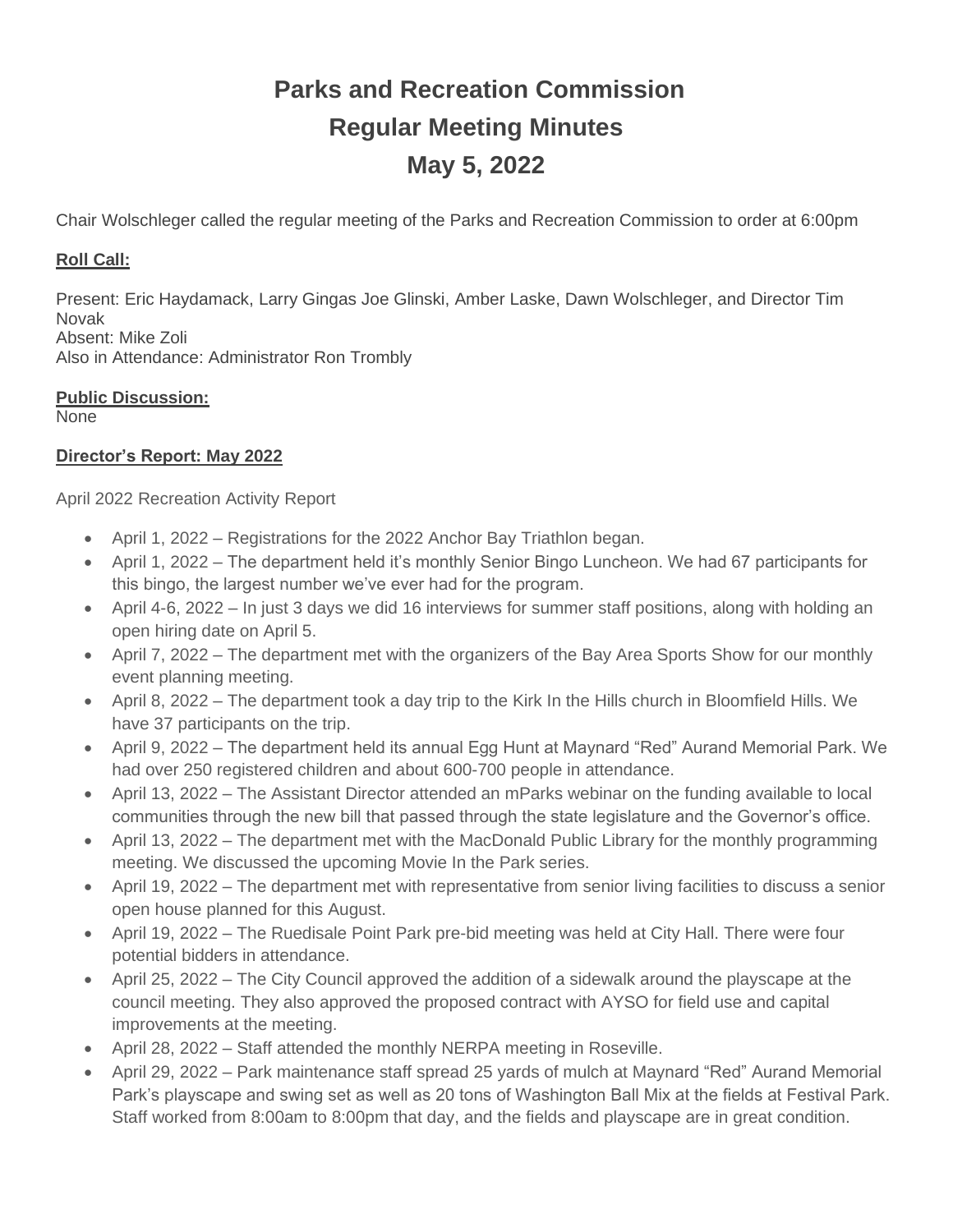#### **Agenda Items:**

Motion by Haydamack, second by Gingas to approve the Meeting Minutes from the April 2022 meeting. All Voting Yes. **Opposing: None** Motion Carried.

Motion by Gingas, second by Glinski to approve the Director's Report for May 2022. All Voting Yes. **Communist Communist Communist Communist Communist Communist Communist Communist Communist Communist Communist Communist Communist Communist Communist Communist Communist Communist Communist Communist Commu** 

Motion by Gingas, second by Laske to approve the Meeting Agenda for May 2022. All Voting Yes. **Opposing: None** Motion Carried.

#### **Discussion:**

#### **Old Business:**

#### *Ruedisale Point Park Shoreline Restoration Update*

Director Novak informed the commission that the department put out the RFQ for the project and during the pre-bid meeting, many contractors had concerns of the scope of the project and it being under-funded. They believed the grant funding would cover the shoreline naturalization, but not any of the wave attenuation or habitat building. Administration made the decision to pause the project and are working with USFW officials to change the scope of the grant from a full construction grant to an engineering and design grant. From there, Administration could then go out for other grants to complete construction. Commissioner Haydamack asked if the engineer and design had already been done to which Novak responded that PCE created a conceptual design, but no final engineering had been done on the project. Novak added that the wave attenuation and ecological studies also needed to be complete in order to move onto engineering. Chair Wolschleger asked if there was a time frame in which these funds needed to be expended to which Novak replied he believed it was 2025.

#### *Burke Park Playscape Update*

Director Novak informed the commission that the playscape hardware had been fully installed and the department was waiting for the install of the poured in place surfacing, which was weather dependent but hopefully to get done in the next 10 days. Chair Wolschleger asked what the cure time on the PIP was, to which Novak responded that the cure time was built into the 10-day instillation period. Director Novak followed up by saying that the DPS department would take care of clean up and seeding once the PIP is installed. Chair Wolschleger asked when the ribbon cutting ceremony would be, to which Novak responded that that would be scheduled after the PIP is complete.

#### **New Business:**

#### *Park Maintenance Update*

Director Novak informed the commission of the hard work the maintenance department had been putting in to help get Burke Park and others ready for the summer. The maintenance team has completed clearing of the rain gardens, cleaning up the front gardens, laying down mulch in beds and playgrounds and moving 20 tons of dirt to the ball fields at Festival Park. Director Novak was pleased with the teams progress this spring and getting the parks ready for a busy summer.

#### *Burke Volleyball Court Discussion*

Director Novak brought to the commission the idea of removing the old volleyball courts and recapturing green space. The idea was presented as the department has seen an increase of groups wanting to use the park for event space, specifically with Bay-rama's move to Burke Park in 2022. The courts, as they stand now, are not often used as they are in poor shape and hold a lot of water. The courts are either in need of an upgrade or removal and the department believes that removal of the courts would be more beneficial than court improvements. Commissioner Haydamack said the idea had been previously discussed at the DDA, as they were in support of removing the courts, but the conversation did not move forward. Haydamack said with the increase of events in the park, it is a more viable option to remove the courts rather than upgrade them.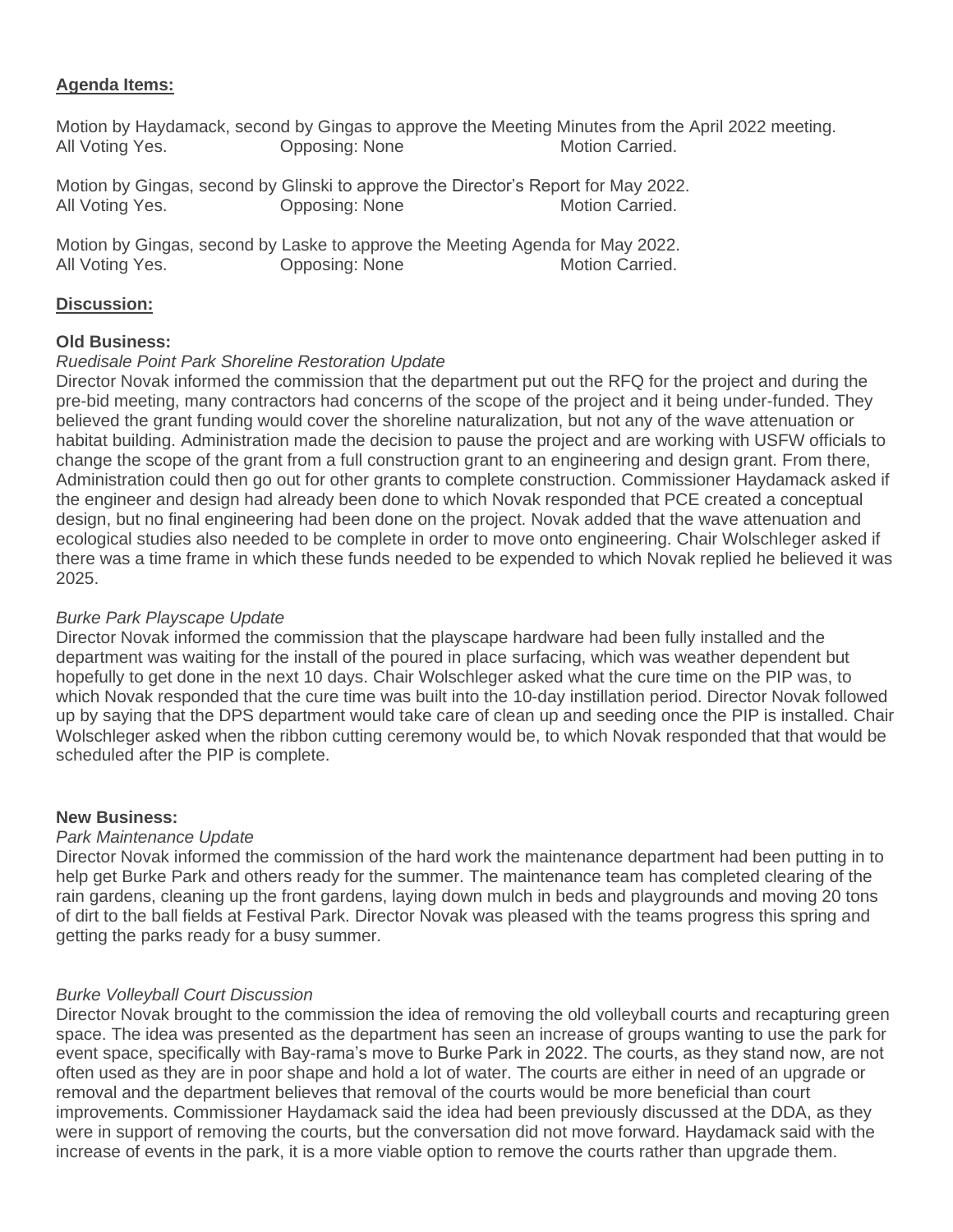Commissioner Glinski also agreed that removal of the courts would be an improvement, but wanted to know when as summer is quickly coming and time is needed to lay seed and for the grass to grow. Commissioner Haydamack followed up by saying it has been on his radar for a while and had spoken to the DPS superintendent previously, who said they could dig out the sand a bit, lay concrete, top soil and then seed.

Motion by Haydamack, second by Glinski to recommend the removal of the Burke volleyball courts and plant grass. All Voting Yes. **Opposing: None** Motion Carried.

#### *Memorial Day Parade Information*

Director Novak informed the commission that the Memorial Day Parade would again take play on Monday May 30. Line-up begins at 9:00am, parade begins at 10:00am and the ceremony at City Hall begins after the parade, apx. 10:30am. Director Novak encouraged everyone to attend!

#### *AYSO Contract Update*

Director Novak informed the commission of continuing contract negotiations with the AYSO. The two sides agreed to a 5-year contract with up front field rental payment to be added to the Park Improvement Fund. In return, the city will not charge seasonally for field rentals, will maintain the fields and look at adding soccer fields to Maynard 'Red' Aurand Memorial Park. Commissioner Haydamack was in support of the agreement, but acknowledged the addition of soccer fields at Maynard Park will create a parking problem and the department simultaneously needs to look at adding parking. Overall, the commission was in support of the agreement.

#### **Miscellaneous:**

Commissioner Glinski shared a newspaper article from the Voice with a headline of New Haven capturing federal dollars to invest back in parks and passed the information along to Director Novak.

Commissioner Haydamack stated that he was interested in why certain topics, such as farmers market and the arts & culture piano, were not brought to the Parks & Recreation commission before being approved by City Council, as those topics have a direct impact on Walter & Mary Burke Park. Commissioner Haydamack specifically stated that the piano would infringe on the patio of the indoor pavilion and could possibly turn people away from renting the facility in the future, as it could cause disruptions to parties. Haydamack also acknowledged that this consequence could result in a decrease in revenue for the department and as the recommending body for the Parks & Recreation Department, felt that the advice of the commission was warranted on these topics. Commissioner Haydamack was also concerned about vandalism of the pianos as there has been a problem with vandalism at Burke Park in recent months and wanted to be sure Parks & Recreation would not be held liable. Administrator Ron Trombly said he would take this information back to the Mayor and respective commissions.

Motion by Haydamack, second by Zoli to adjourn the meeting at 6:53pm. All Voting Yes. **Opposing: None** Motion Carried.

Submitted by: Adam Abraham, Assistant Director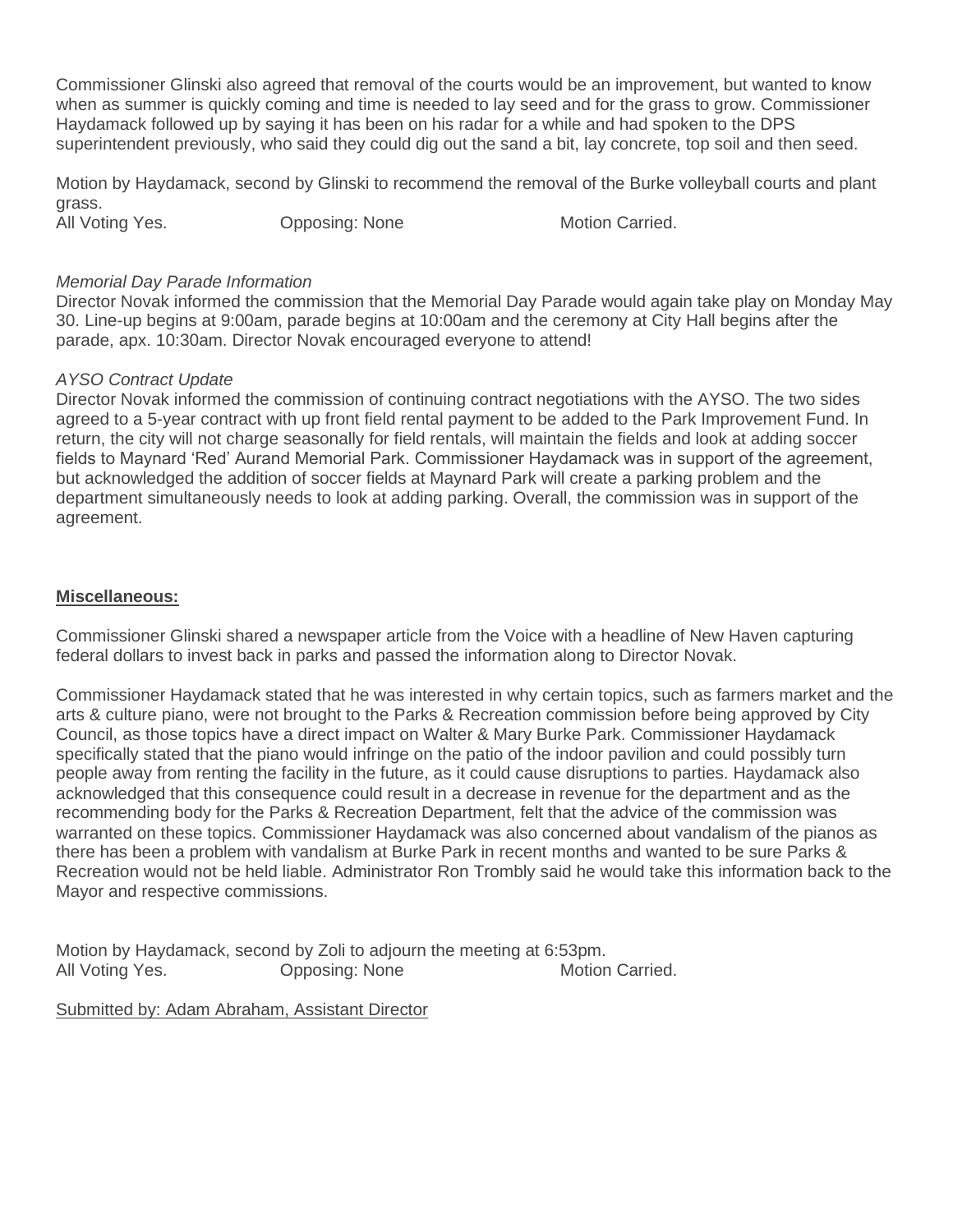



# **DIRECTOR'S REPORT**

May 31, 2022

Director's Report

#### May 2022 Recreation Activity Report

- May 3, 2022 The department met with 2 representatives from local senior living facilities to discuss the 2022 Senior Open House in August. This was the first of many planning meetings to come to create a unique day for seniors in our community to connect and learn about relevant resources available to them.
- May 7, 2022 The department held its annual Burke Park Cleanup Day. Staff and volunteers spent approximately 3 hours cleaning the garden beds along Front St., the rain gardens in the park, and the beach. We also painted picnic tables and trash cans and picked up trash throughout the park.
- May 7 8, 2022 The department had a softball and baseball tournament held at Festival Park and Maynard "Red" Aurand Memorial Park. There were approximately 20 team in attendance and brought an estimated 500 people to the city.
- May 9, 2022 The Mayor announced the resignation of Tim Novak, the Parks & Recreation Director, at that night's City Council meeting.
- May 14, 2022 The department held its Opening Day of the Baseball League.
- May 17, 2022 The department had a second planning meeting for the Senior Open House.
- May 18, 2022 The department had its monthly co-programming meeting with the MacDonald Public Library. We discussed the upcoming Movies In the Park and the School's Out Camp Out.
- May 19, 2022 The department hosted the monthly NERPA meeting at Walter & Mary Burke Park.
- May 20, 2022 The department met with the planning committee for the Bay Area Sports Show.
- May 21, 2022 The department held its spring Soggy Doggy Special Event. There were approximately 40 dogs in attendance without any incident. Everyone had a great time, and the weather caused an early and quick departure.
- May 23, 2022 The department and the city administration met with the Great Lakes & St. Lawrence Cities Initiative to discuss how we could work together on some coastal resilience projects in the city. It was informative and provided us an additional support system in the planning of our coastal projects.
- May 24, 2022 The Assistant Director attended the ribbon cutting of the Barrier Breaker on behalf on the department. The Barrier Breaker is a specialized ADA accessible fishing pontoon by the non-profit No Limits Fishing, who assist us in planning the Bay Area Sports Show. The vessel is very impressive and will allow access to fishing on Lake St. Clair that has previously been inaccessible for many people.
- May 26, 2022 The scheduled Movie In The Park was postponed one week due to inclement weather.
- May 27, 2022 Tim Novak served his last day as Director of Parks & Recreation. Adam Abraham was assigned the title of Interim Director of Parks & Recreation until the search could be finalized by city administration.
- May 30, 2022 The city held its annual Memorial Day Parade. The event went off without a hitch and there were an estimated 1,000 people in attendance.